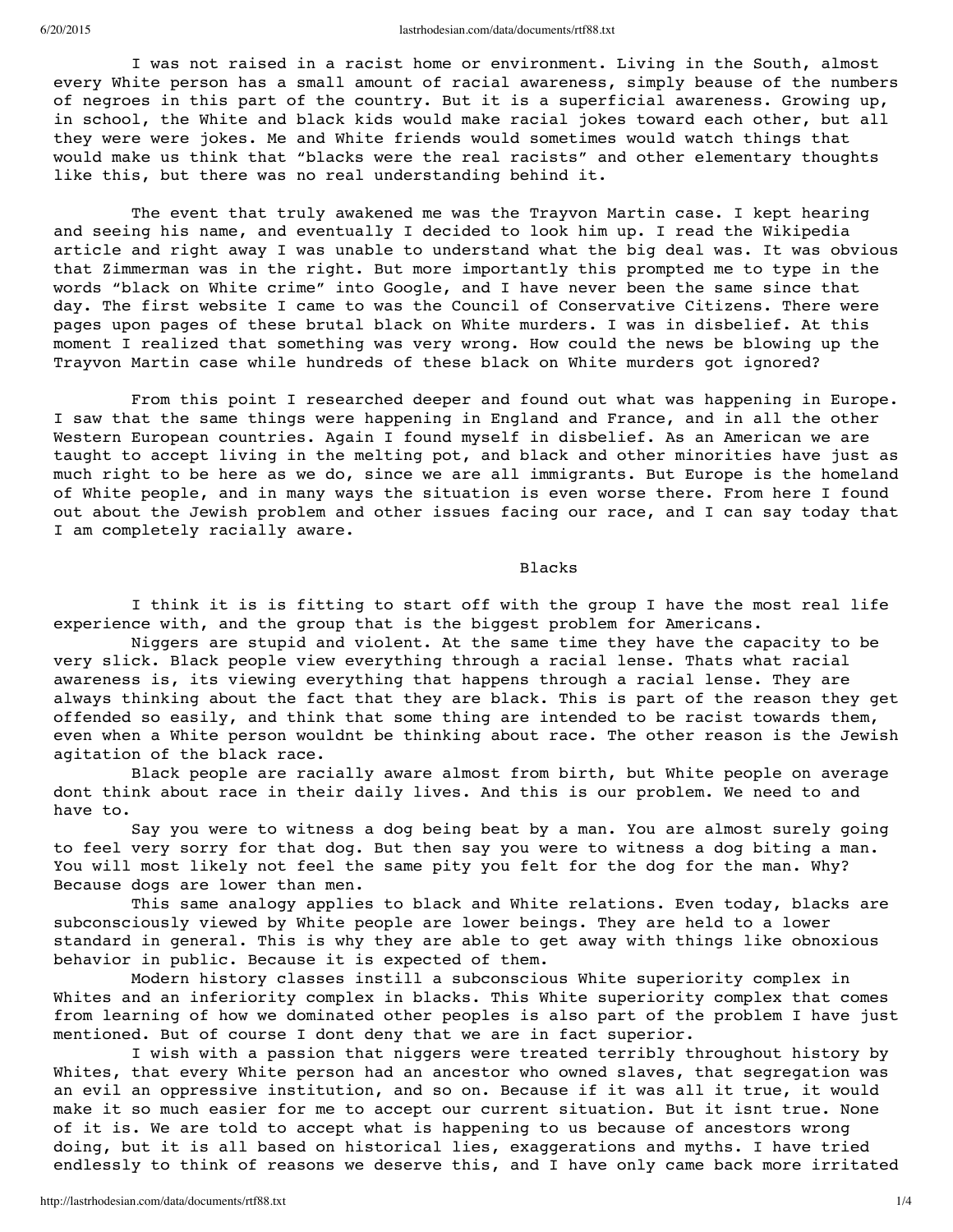because there are no reasons.

Only a fourth to a third of people in the South owned even one slave. Yet every White person is treated as if they had a slave owning ancestor. This applies to in the states where slavery never existed, as well as people whose families immigrated after slavery was abolished. I have read hundreds of slaves narratives from my state. And almost all of them were positive. One sticks out in my mind where an old ex-slave recounted how the day his mistress died was one of the saddest days of his life. And in many of these narratives the slaves told of how their masters didnt even allowing whipping on his plantation.

Segregation was not a bad thing. It was a defensive measure. Segregation did not exist to hold back negroes. It existed to protect us from them. And I mean that in multiple ways. Not only did it protect us from having to interact with them, and from being physically harmed by them, but it protected us from being brought down to their level. Integration has done nothing but bring Whites down to level of brute animals. The best example of this is obviously our school system.

Now White parents are forced to move to the suburbs to send their children to "good schools". But what constitutes a "good school"? The fact is that how good a school is considered directly corresponds to how White it is. I hate with a passion the whole idea of the suburbs. To me it represents nothing but scared White people running. Running because they are too weak, scared, and brainwashed to fight. Why should we have to flee the cities we created for the security of the suburbs? Why are the suburbs secure in the first place? Because they are White. The pathetic part is that these White people dont even admit to themselves why they are moving. They tell themselves it is for better schools or simply to live in a nicer neighborhood. But it is honestly just a way to escape niggers and other minorities.

But what about the White people that are left behind? What about the White children who, because of school zoning laws, are forced to go to a school that is 90 percent black? Do we really think that that White kid will be able to go one day without being picked on for being White, or called a "white boy"? And who is fighting for him? Who is fighting for these White people forced by economic circumstances to live among negroes? No one, but someone has to.

Here I would also like to touch on the idea of a Norhtwest Front. I think this idea is beyond stupid. Why should I for example, give up the beauty and history of my state to go to the Norhthwest? To me the whole idea just parralells the concept of White people running to the suburbs. The whole idea is pathetic and just another way to run from the problem without facing it.

Some people feel as though the South is beyond saving, that we have too many blacks here. To this I say look at history. The South had a higher ratio of blacks when we were holding them as slaves. Look at South Africa, and how such a small minority held the black in apartheid for years and years. Speaking of South Africa, if anyone thinks that think will eventually just change for the better, consider how in South Africa they have affirmative action for the black population that makes up 80 percent of the population.

It is far from being too late for America or Europe. I believe that even if we made up only 30 percent of the population we could take it back completely. But by no means should we wait any longer to take drastic action.

Anyone who thinks that White and black people look as different as we do on the outside, but are somehow magically the same on the inside, is delusional. How could our faces, skin, hair, and body structure all be different, but our brains be exactly the same? This is the nonsense we are led to believe.

Negroes have lower Iqs, lower impulse control, and higher testosterone levels in generals. These three things alone are a recipe for violent behavior. If a scientist publishes a paper on the differences between the races in Western Europe or Americans, he can expect to lose his job. There are personality traits within human families, and within different breeds of cats or dogs, so why not within the races?

A horse and a donkey can breed and make a mule, but they are still two completely different animals. Just because we can breed with the other races doesnt make us the same.

In a modern history class it is always emphasized that, when talking about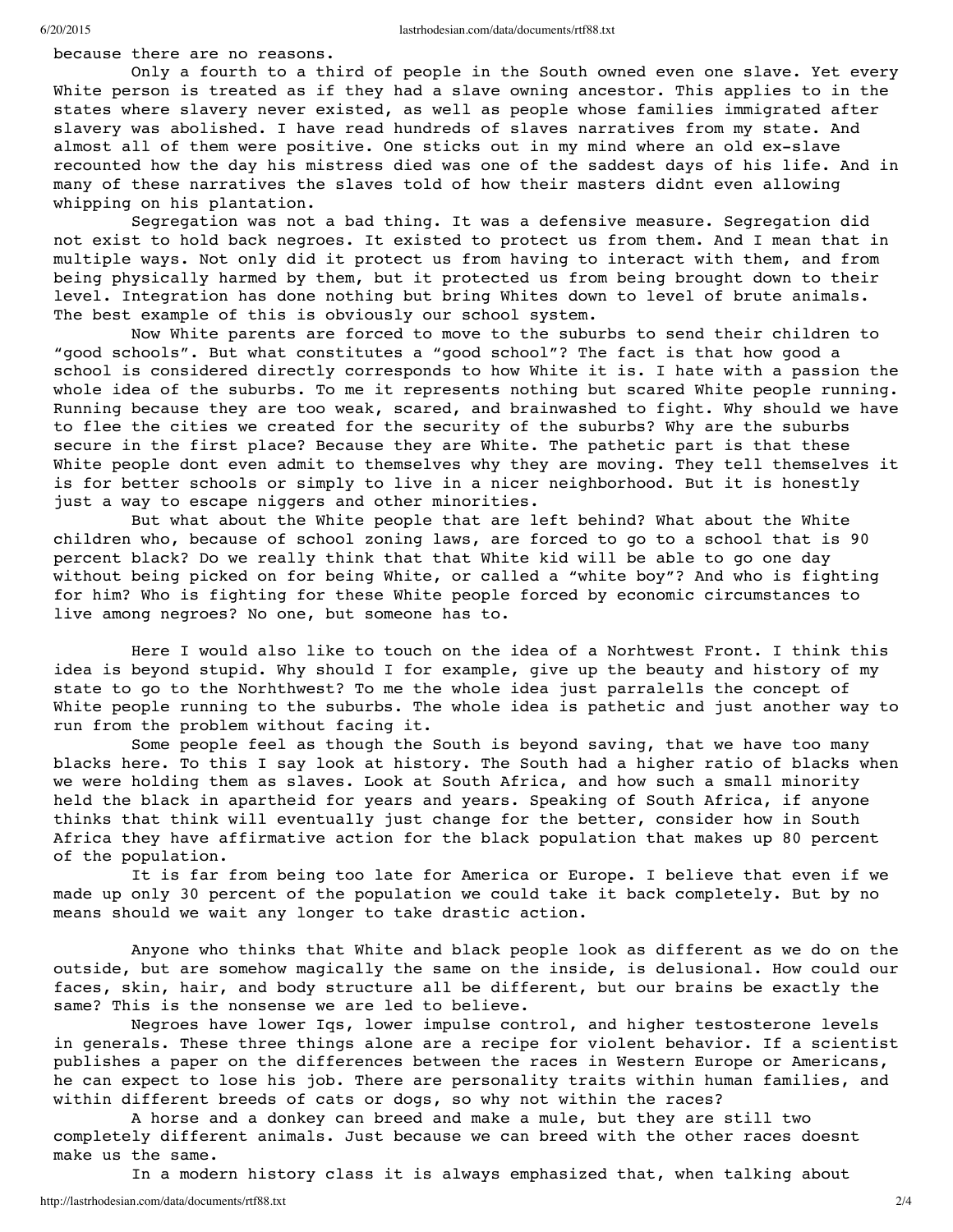#### 6/20/2015 lastrhodesian.com/data/documents/rtf88.txt

"bad" things Whites have done in history, they were White. But when we lern about the numerous, almost countless wonderful things Whites have done, it is never pointed out that these people were White. Yet when we learn about anything important done by a black person in history, it is always pointed out repeatedly that they were black. For example when we learn about how George Washington carver was the first nigger smart enough to open a peanut.

On another subject I want to say this. Many White people feel as though they dont have a unique culture. The reason for this is that White culture is world culture. I dont mean that our culture is made up of other cultures, I mean that our culture has been adopted by everyone in the world. This makes us feel as though our culture isnt special or unique. Say for example that every business man in the world wore a kimono, that every skyscraper was in the shape of a pagoda, that every door was a sliding one, and that everyone ate every meal with chopsticks. This would probably make a Japanese man feel as though he had no unique traditional culture.

I have noticed a great disdain for race mixing White women within the White nationalists community, bordering on insanity it. These women are victims, and they can be saved. Stop.

Jews

Unlike many White naitonalists, I am of the opinion that the majority of American and European jews are White. In my opinion the issues with jews is not their blood, but their identity. I think that if we could somehow destroy the jewish identity, then they wouldnt cause much of a problem. The problem is that Jews look White, and in many cases are White, yet they see themselves as minorities. Just like niggers, most jews are always thinking about the fact that they are jewish. The other issue is that they network. If we could somehow turn every jew blue for 24 hours, I think there would be a mass awakening, because people would be able to see plainly what is going on.

I dont pretend to understand why jews do what they do. They are enigma.

## Hispanics

Hispanics are obviously a huge problem for Americans. But there are good hispanics and bad hispanics. I remember while watching hispanic television stations, the shows and even the commercials were more White than our own. They have respect for White beauty, and a good portion of hispanics are White. It is a well known fact that White hispanics make up the elite of most hispanics countries. There is good White blood worht saving in Uruguay, Argentina, Chile and even Brasil.

But they are still our enemies.

### East Asians

I have great respent for the East Asian races. Even if we were to go extinct they could carry something on. They are by nature very racist and could be great allies of the White race. I am not opposed at all to allies with the Northeast Asian races.

### Patriotism

I hate the sight of the American flag. Modern American patriotism is an absolute joke. People pretending like they have something to be proud while White people are being murdered daily in the streets. Many veterans believe we owe them something for "protecting our way of life" or "protecting our freedom". But im not sure